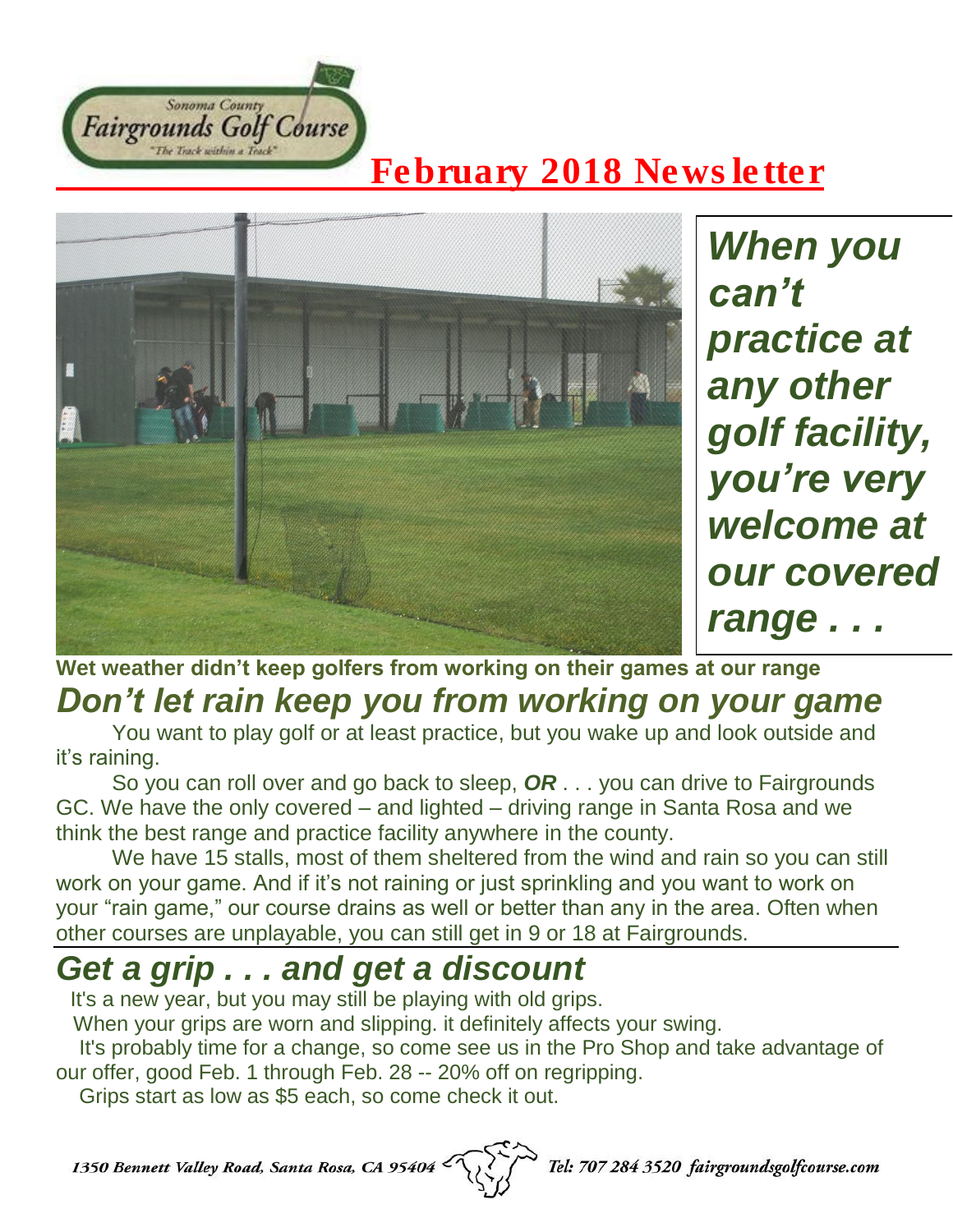

**Playing in wet weather may not be your first choice, but there are ways to make it more enjoyable.**

### *Some things to consider golfing in wet conditions . . .*

**1. Keep dry:** Sounds obvious, but there's an art to keeping dry in the wet. So many golfers set out unprepared. A good quality waterproof suit is a must in damp conditions – and one that's roomy enough to swing in, despite warm, bulky clothing underneath. Rain pants with adjustable leg vents making it easier to disrobe mid-round if necessary, are also essential, together with lined pockets.

**2. Get a hat:** Eighty per-cent of heat in your body escapes through the top of your head be sure you wear a cap, beanie or woolly hat in the wet and cold.

**3. Spikes or softspikes?** A good, solid pair of golf shoes are worth investing in. Dark colors are better because two-tone colours or white tend to fade and discolor quickly. Though many courses now demand soft spikes, if you can get away with metal spikes, it's worth considering for better grip. If you have to wear soft spikes make sure you carry a small stiff brush with you. The only down side to these green-friendly cleats is that they clog easily.

**4. Spare gloves and towels:** All-weather gloves made of synthetic material are a must in the wet, as opposed to cabretta leather, which stretches and slips and ruins very quickly. Keep at least a couple of spare gloves in a waterproof plastic bag within your golf bag, together with a couple of small towels to keep your grips dry. One good tip is to keep a spare glove 'warming' or drying under your hat.

**5. Keep your bag dry, too:** Despite the expense and high quality finishing, it's hard to keep an exposed golf bag dry and free from leaking because of the number of zipped compartments. If you play a lot in the winter, it's worth investing in a plastic bag cover, ideally see-through, where you can get easy access to your clubs and bag pockets.

#### *Check our sales*

We have a large selection of golf balls and other golf items at good prices and our golf shoes are always a bargain at only \$59.

1350 Bennett Valley Road, Santa Rosa, CA 95404

Tel: 707 284 3520 fairgroundsgolfcourse.com